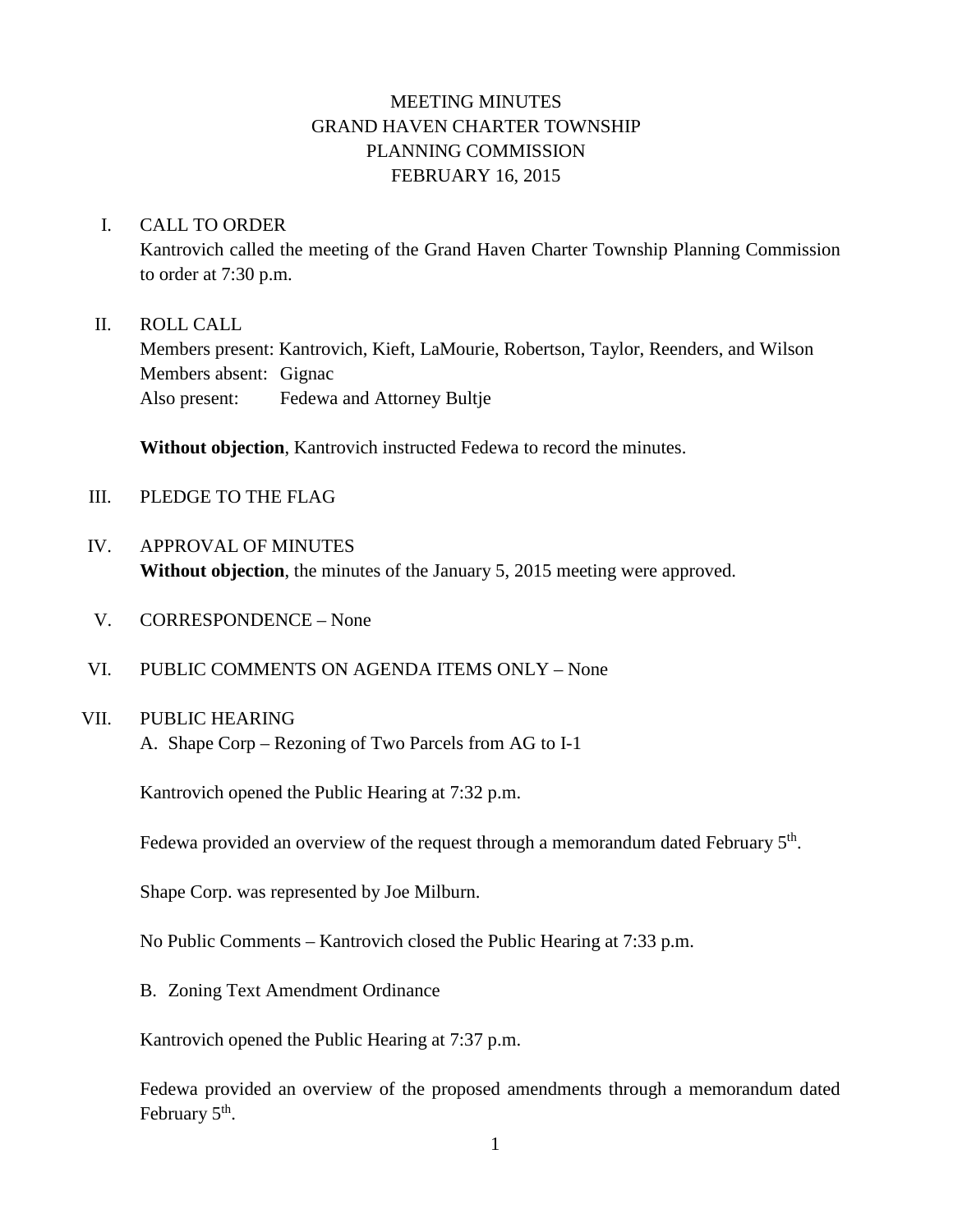No Public Comments – Kantrovich closed the Public Hearing at 7:37 p.m.

## VIII. OLD BUSINESS

A. Shape Corp – Rezoning of Two Parcels from AG to I-1

**Motion** by Robertson, supported by Taylor to recommend to the Township Board approval of the Shape Corp rezoning application of parcels 70-03-33-400-011 and 70-03-33-400-012 from Agricultural (AG) to Industrial (I-1) based on the application meeting applicable rezoning requirements and standards of the Grand Haven Charter Township Zoning Ordinance, Master Plan, and Future Land Use Map.

### **Which motion carried.**

B. Zoning Text Amendment Ordinance

The Commissioners requested staff describe the proposed changes regarding the height of an accessory building on lots less than 1 acre. Fedewa responded and clarified.

**Motion** by Robertson supported by Wilson to recommend to the Township Board approval of the proposed Zoning Text Amendment Ordinance addressing clerical revisions.

### **Which motion carried.**

### IX. NEW BUSINESS

A. Appoint a New Secretary to the Planning Commission

**Without objection**, Robertson was nominated and appointed as the Secretary.

B. 2014 Planning Commission Report

Fedewa noted there was an error on the reporting of Reenders attendance at the Resilient Grand Haven Master Plan Update project—he attended four meetings, not three.

Planning Commissioners requested staff to provide a list of all upcoming training opportunities. As well as determine if an On-Site Community Engagement Training Workshop offered by the Michigan Association of Planning is feasible.

**Without objection**, the 2014 Planning Commission report was approved.